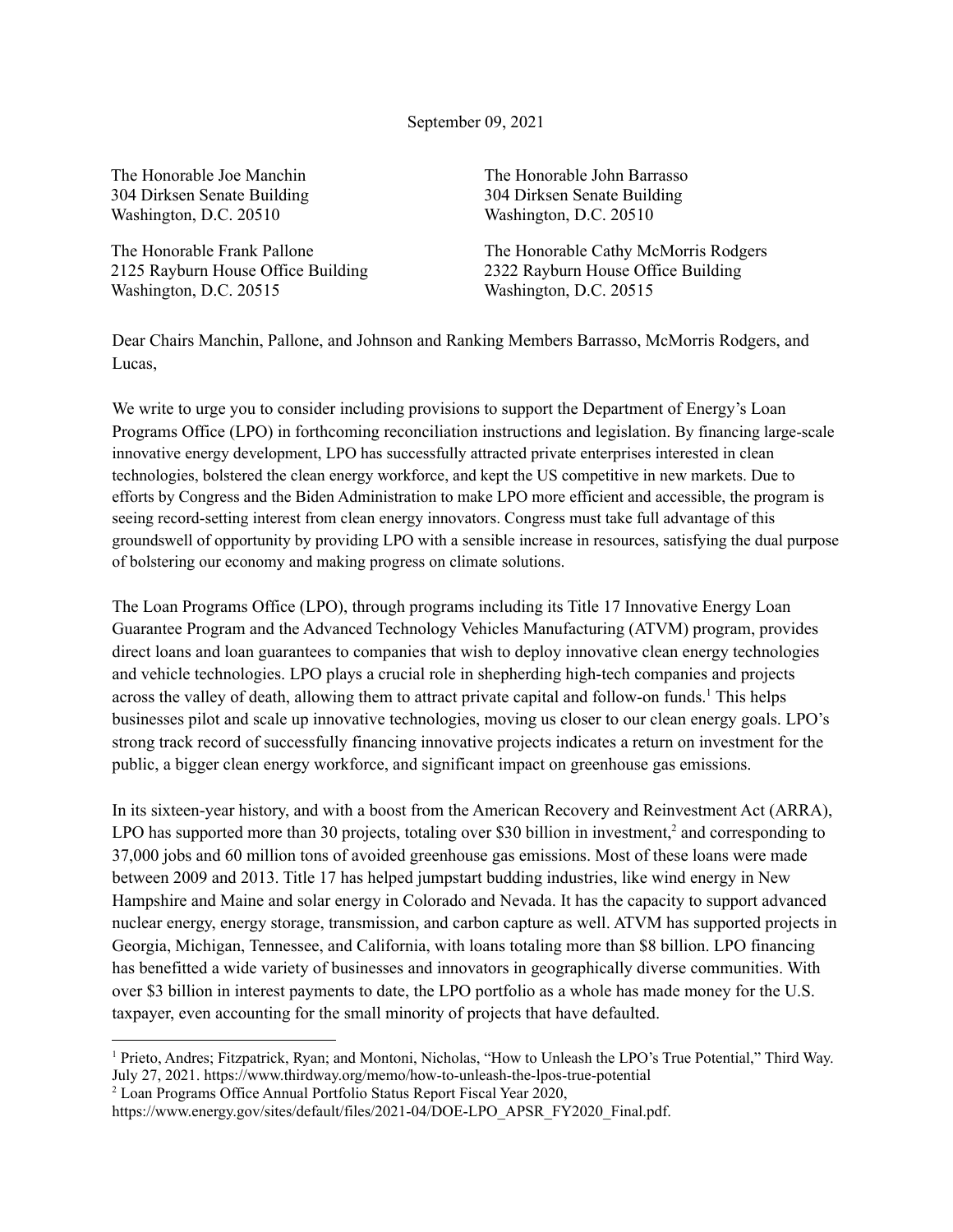With the passage of the Energy Act of 2020, and certain executive actions, Congress and the Biden Administration have helped LPO refine its application process, clarify and expand technology eligibility, and provide flexibility for loan financing and fees. The Infrastructure Investment and Jobs Act (IIJA) would also be a boon to LPO, providing a more flexible definition of how applicants repay loans, expanding loan eligibility to projects partially financed by states, and allowing ATVM to cover mediumand heavy-duty vehicles like trucks, trains, aircraft, ferries, and more. Thanks to these enacted and proposed improvements, LPO is currently seeing a surge of applications, averaging about \$7 billion in loan requests each month of 2021.<sup>3</sup> As Undersecretary Turk put it, while they received three applications in all of 2020, LPO is receiving about three applications each week this year. 4 In contrast, Title 17 has authority to guarantee \$23 billion in new loans, and ATVM has \$17.7 billion in remaining loan authority. In order to bolster LPO's ability to meet this increased interest in its services, we ask that Congress:

**Provide additional lending authority and credit subsidy for Title 17.** As mentioned above, Title 17 currently has \$23 billion in lending authority. Increasing the total level of loan authority would give Title 17 the ability to meet the scale of demand for innovative energy projects. Additionally, making a loan guarantee or direct loan has an associated cost, called the credit subsidy cost, which must be paid to the US Treasury as insurance against default on the loan. In the event that Title 17 applicants choose to pay this cost, the Congressional Budget Office historically has required Congress to appropriate 1% of the full loan authority to LPO. The program may also cover credit subsidy costs if Congress appropriates the necessary funds. Each loan has a different credit subsidy cost depending on the applicant's financial health and prospect of repayment, but a reasonable estimate of credit subsidy cost is about 10% of the total loan value. For larger loans, this could cost applicants millions of dollars, and is non-refundable. Increasing Title 17's appropriations for credit subsidy allows the program to make more loan guarantees. *Congress should provide \$250 million to enable up to \$25 billion of additional self-pay lending* authority, plus \$2.6 billion in additional credit subsidy for use across Title 17 categories for projects in *need of additional assistance.*

**Provide credit subsidy for ATVM**. This loan authority can be used for automobile manufacturers whose vehicles meet certain fuel economy standards, and for manufacturers of the components, charging infrastructure, and fueling technology that are used in these fuel-efficient vehicles. While Title 17 applicants have the option of paying the credit subsidy cost themselves, the law requires ATVM to use appropriated funds. ATVM authority is therefore useless unless Congress has provided sufficient funding for the credit subsidy. The IIJA makes new vehicle types eligible for ATVM loans, but doesn't allow ATVM to use previous appropriations for the new credit subsidy. This is why a new \$2 billion for credit subsidy, correlating to an additional \$6-8 billion in loan authority, must be appropriated to unlock the expanded eligibility for medium- and heavy-duty vehicles in the IIJA, in addition to continued or expanded support for existing authorities. **<sup>5</sup>** *Congress should provide \$2 billion to supplement credit subsidy cost for new ATVM eligibility categories.*

<sup>4</sup> U.S. Chamber of Commerce, "Our Clean Energy Future Depends on Critical Minerals," June 24, 2021.

<sup>3</sup> Clark, Lesley, "DOE Loan Chief on Renewables, CCS and the 'Wholly Unacceptable,'" E&E News, July 23, 2021.

https://www.uschamber.com/on-demand/energy/our-clean-energy-future-depends-on-critical-minerals

 $5$  Section 40401(b)(1) of the Infrastructure Investment and Jobs Act of 2021.